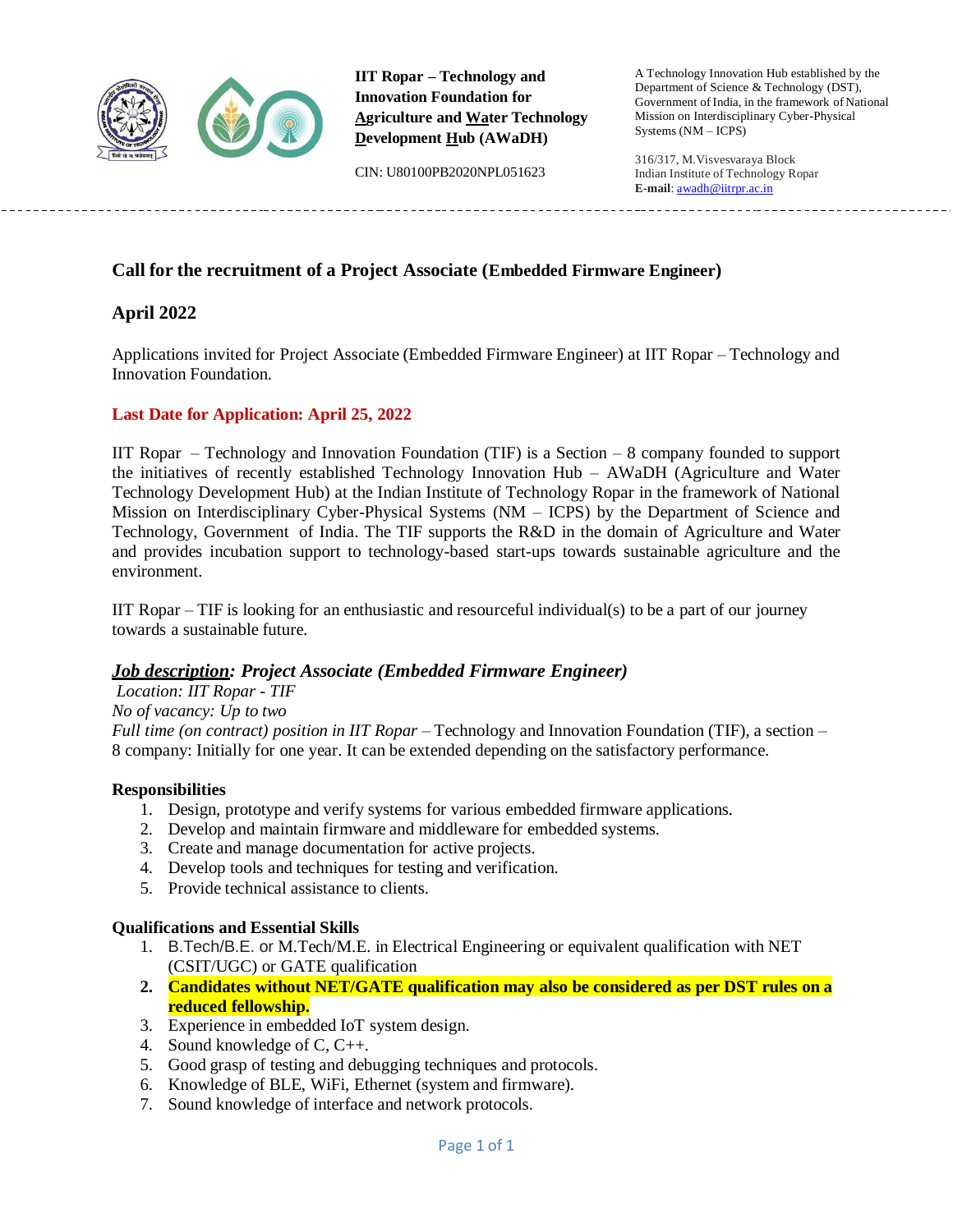**Remuneration:** 31,000 Per Month + HRA**.** Suitable on-campus accommodation may be provided, based on availability.

#### **How to Apply?**

The application form is given on the following sheet. To apply, send the following by email to **[suman@iitrpr.ac.in](mailto:suman@iitrpr.ac.in)** on or before **25th April 2022**,

- 1. Completely filled application form (given on the following sheet)
- 2. Detailed CV (detailing prior experience)
- 3. Any proof of identity

Write "Application for Project Associate (Embedded Firmware Engineer) IIT Ropar-TIF" in the subject of your email.

#### *Terms and Instructions*

- 1. Only shortlisted candidates will be contacted/informed through email.
- 2. TIF reserves the right to fill up the post, not to fill up the post, or cancel the advertisement in whole or part without assigning any reason. The company also reserves the right to place a limit on the total number of candidates to be called for written test/or interviews. The decision of the company in this regard will be final.
- 3. Documentary evidence in support of all educational and professional qualifications will be required to be produced when specified.
- 4. The company can verify all the documents submitted by a candidate before the appointment, at the time of appointment, or during the tenure of the service. In case it is detected that the documents submitted by the candidates are fake or the candidate has clandestine antecedents/background and has suppressed the said information, then his/her services shall be terminated.
- 5. If it is found at a later date that any information given in the application is incorrect/false the candidature/appointment is liable to be canceled/terminated.